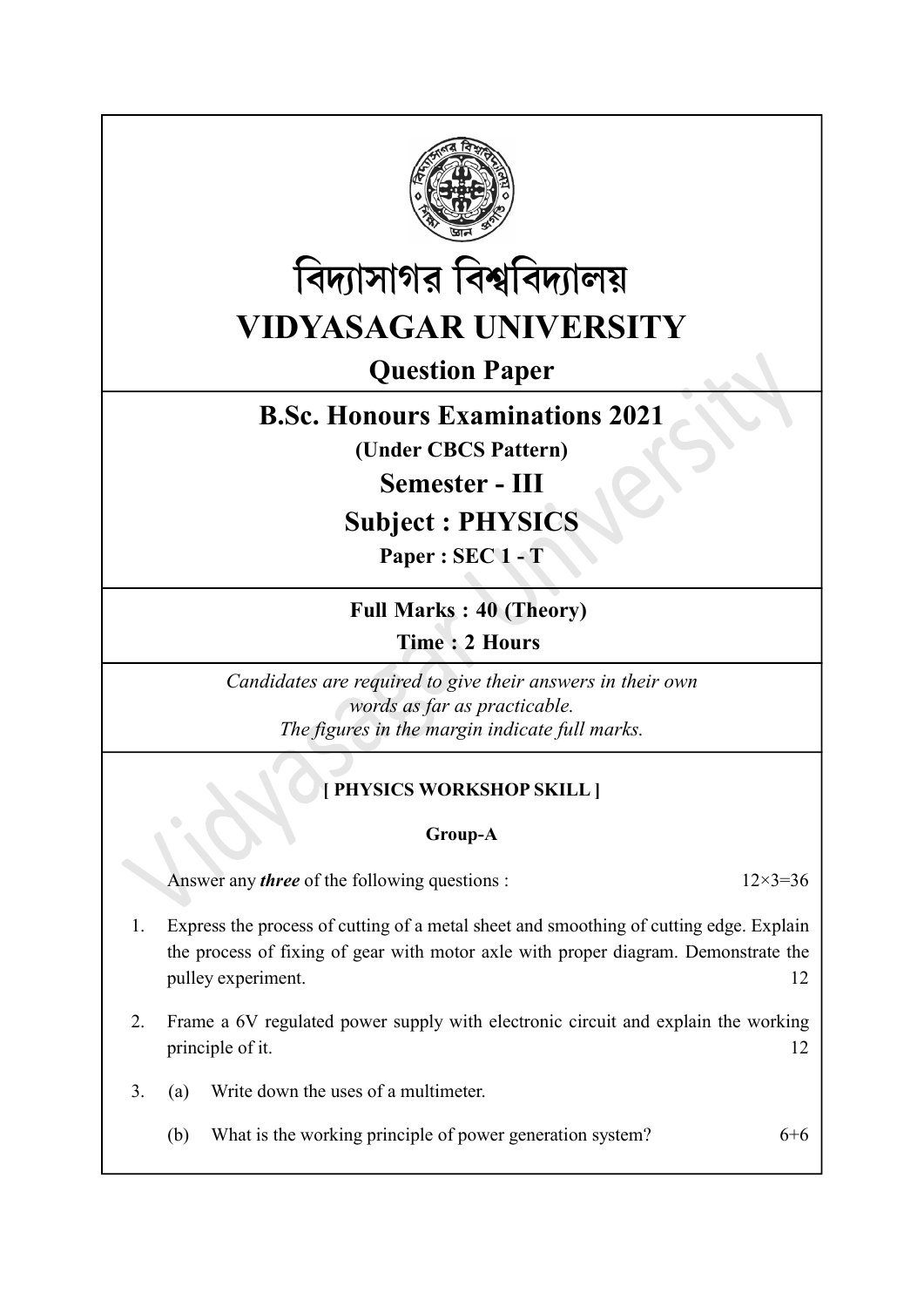| 4.                                                                       | (a)                                                | What is the concept of machine processing for manufacturing like steel, copper,<br>iron, metal sheets? |                  |
|--------------------------------------------------------------------------|----------------------------------------------------|--------------------------------------------------------------------------------------------------------|------------------|
|                                                                          | (b)                                                | How the volume of cylindrical glass can be measured?                                                   | $8 + 4$          |
| 5.                                                                       | (a)                                                | Explain the operating principle of an oscilloscope.                                                    |                  |
|                                                                          | (b)                                                | What is SMD in PCB? Write down few applications of 555 timer IC.                                       | $8 + 4$          |
| 6.                                                                       | (a)                                                | Briefly explain various welding defects.                                                               |                  |
|                                                                          | (b)                                                | Explain the working of Lathe.                                                                          | 4+8              |
| <b>Group-B</b>                                                           |                                                    |                                                                                                        |                  |
|                                                                          |                                                    | Answer any two of the following questions :                                                            | $2 \times 2 = 4$ |
| 7.                                                                       |                                                    | How does a transistor behave like a switch?                                                            |                  |
| 8.                                                                       | What is the use of relay in electronic circuit?    |                                                                                                        |                  |
| 9.                                                                       | What is the use of filter material during welding? |                                                                                                        |                  |
| Write down the SI and CGS units of length, Area, Volume, density.<br>10. |                                                    |                                                                                                        |                  |
| 110.                                                                     |                                                    |                                                                                                        |                  |